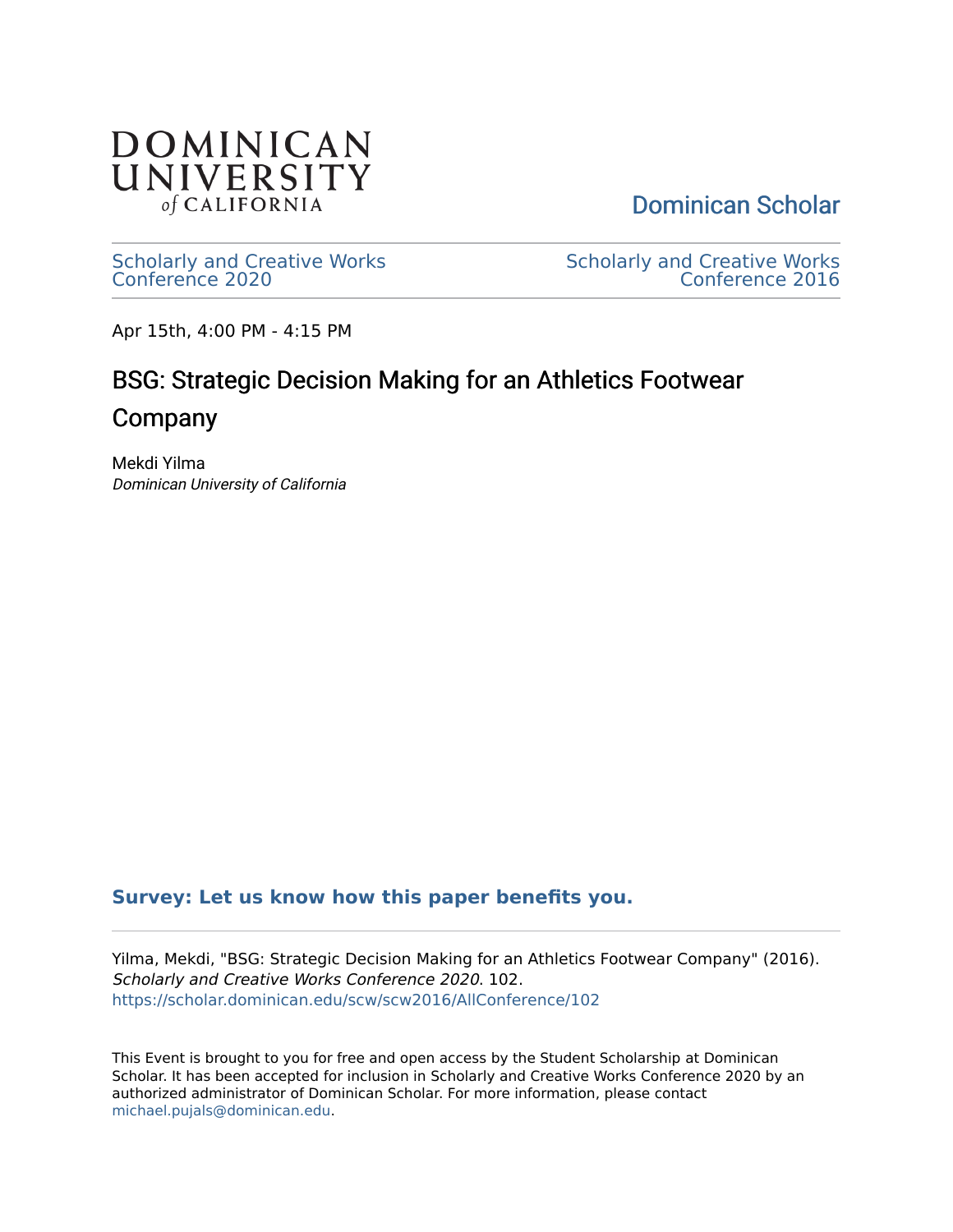## **Abstract** To: Prof Jacob Massoud From: Mekdi Yilma Date: February 29<sup>th</sup>, 2016

Course: BUS 4980 Business Policy & Strategy



## **Anchor, a Global Athletic Footwear Company, Strives to Fortify Brand Recognition**

Anchor's vision is to be the primary provider of athletic footwear in the four regions: North America, Europe Africa, Asia Pacific, and Latin America with variety of models at affordable prices. We hope to strengthen our brand by

- Surpassing the expectations of our customers in creating diverse line of shoes used for major league and other recreational sports
- Maintaining a strong retention rate especially with our retailer clients
- Yielding a faster delivery time than competitors
- Continuously upgrading quality (—a footwear with high performance and attribute)
- Creating a corporate culture which embraces hard work, innovative problem solving skills, and mentorship opportunities
- Enlarging our stakeholders value (i.e. Anchor employees, retail and online customers, shareholders, and our community where our headquarter is located, Dominican University)

#### **We Provide Our Customers with High Performance Attributes and Premium Customer Service**

Our mission statement is to offer our customers with an athletic footwear product that has desirable performance attributes such as impeccable quality, enhanced features, comfort and its diverse assortment of vibrant colors, trending styles, and exclusive designs. We are becoming a sporting lifestyle company who pride ourselves with providing an enjoyable 'shoe-selecting' experience.

## **Slogan:**

Anchor, Always Keeping You Strong & Stable